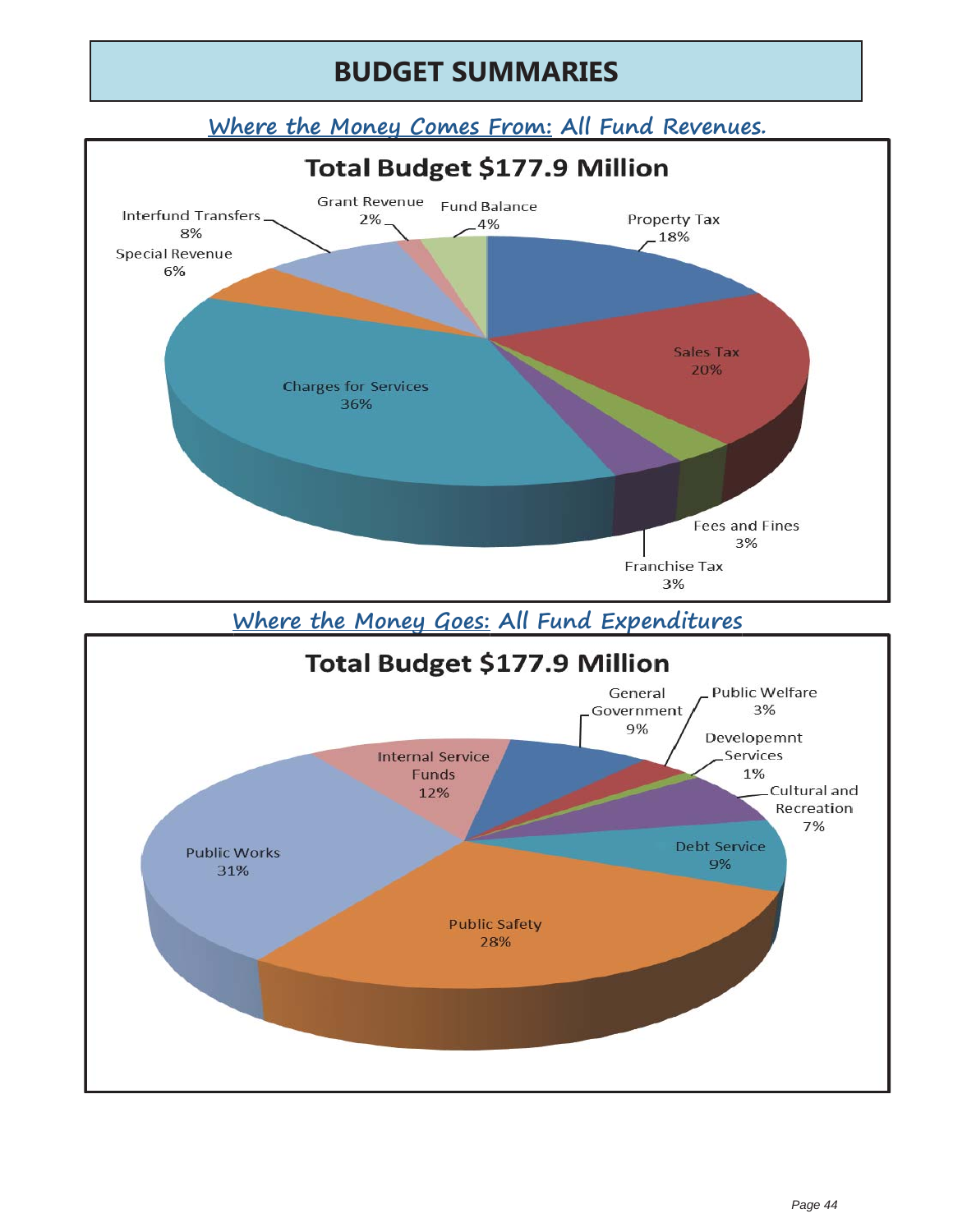#### **TOTAL BUDGET - SUMMARY**

The chart below identifies total expenditure projections by service areas and revenue projections by funding source. Increases and decreases in individual areas are identified and explained in the individual fund summaries found later in this document. The City of Longview's adopted budget for FY 2019-2020 is \$177,906,932, an increase of 1.44% from the FY 2018-19 budget. The increase in revenues is mostly due to an increase in the debt portion of the City of Longview's property tax rate. The increase of \$0.049 to the rate is a result of the issuance of the first phase of the bonds, which will involve the construction of a new police building, park improvements along with improvements to streets and infrastructure. On the expenditure side, the largest impact was due to a market-based pay plan for all general government employees.

| 2017-18       | 2018-19                 | 2018-19                 |                         |                         |
|---------------|-------------------------|-------------------------|-------------------------|-------------------------|
|               |                         |                         | 2019-20                 | <b>Budget</b>           |
|               |                         |                         |                         |                         |
| 28, 281, 967  | 29, 213, 187            | 29, 352, 267            | 32,778,546              | 12.20%                  |
| 32,614,500    | 32,863,732              | 34,605,831              | 35,990,064              | 9.51%                   |
| 5,234,620     | 4,915,402               | 4,878,462               | 4,853,016               | $-1.27%$                |
| 5,491,855     | 5,650,615               | 5,614,880               | 5,643,504               | $-0.13%$                |
| 60,809,339    | 62,200,067              | 62,657,800              | 64,540,506              | 3.76%                   |
| 9,424,009     | 10,459,265              | 10,925,135              | 9,699,665               | $-7.26%$                |
| 16,536,285    | 15,321,782              | 15,370,421              | 14,682,537              | $-4.17%$                |
| 2,706,713     | 6,976,515               | 6,845,317               | 2,616,083               | $-62.50%$               |
| 1,067,867     | 7,772,982               | 4,279,947               | 7,103,011               | $-8.62%$                |
| 162,167,155   | \$175,373,547           | \$174,530,060           | \$177,906,932           | 1.44%                   |
|               |                         |                         |                         |                         |
| <b>Actual</b> | <b>Budget</b>           | <b>Estimated</b>        | <b>Budget</b>           | % Change                |
| 2017-18       | 2018-19                 | 2018-19                 | 2019-20                 | <b>Budget</b>           |
|               |                         |                         |                         |                         |
|               |                         |                         |                         | 2.42%                   |
|               |                         |                         |                         | $-8.12%$                |
| 2,501,520     | 2,009,973               | 2,011,687               | 1,720,703               | $-14.39%$               |
| 11,023,371    | 14,710,645              | 14,680,439              | 12,469,872              | $-15.23%$               |
| 12,770,077    | 12,482,429              | 12,482,429              | 16,496,340              | 32.16%                  |
| 43,537,493    | 47,357,344              | 45,670,115              | 49,620,575              | 4.78%                   |
|               |                         |                         |                         |                         |
| 52,587,937    | 57,870,192              | 58,206,011              | 55,728,652              | $-3.70%$                |
| 20,812,718    | 20,592,745              | 20,443,123              | 21,634,559              | 5.06%                   |
|               | 14,606,737<br>4,327,302 | 14,590,498<br>5,759,721 | 15,279,987<br>5,756,269 | 14,944,225<br>5,292,006 |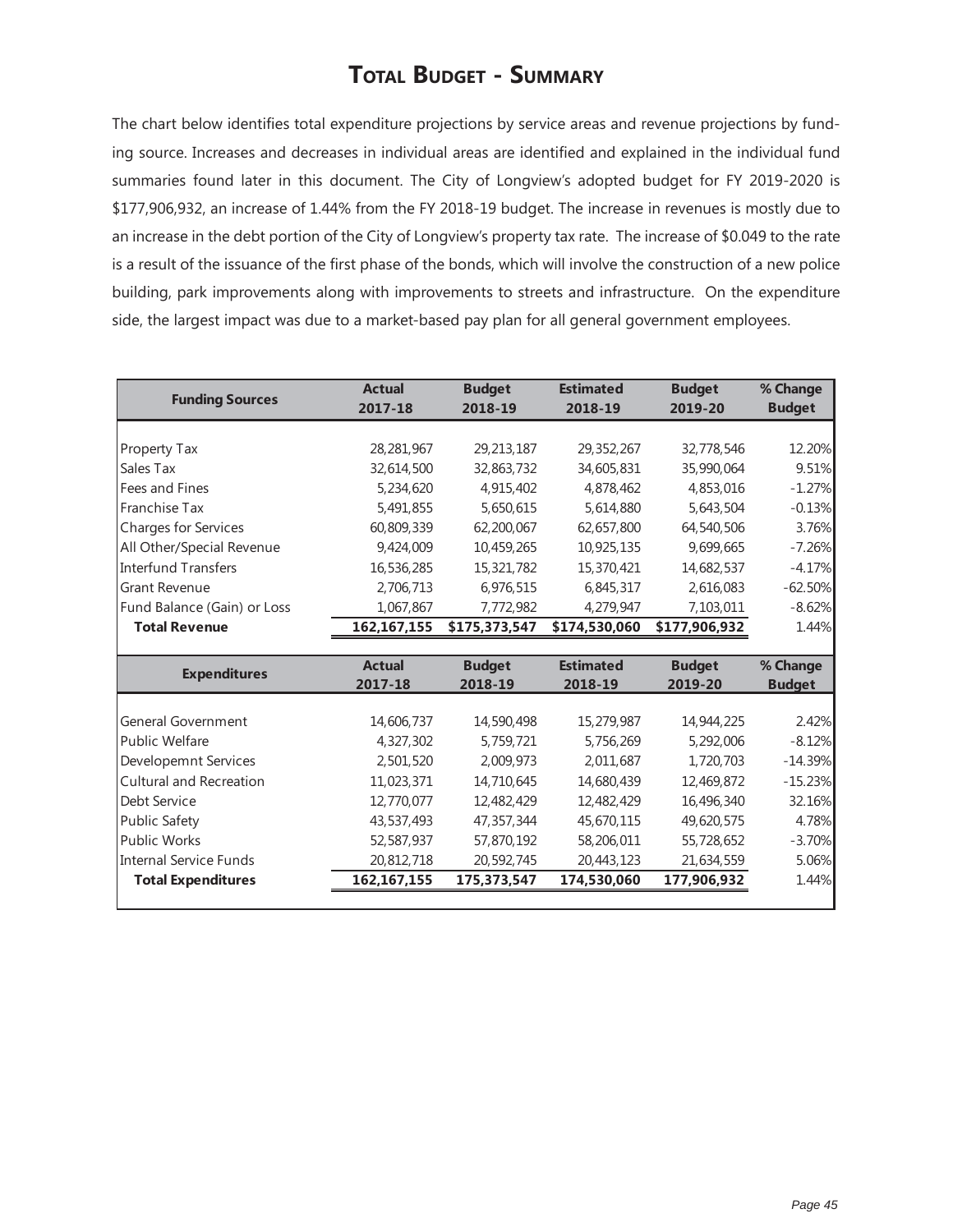#### **AUTHORIZED POSITIONS**

**BY SERVICE AREA**



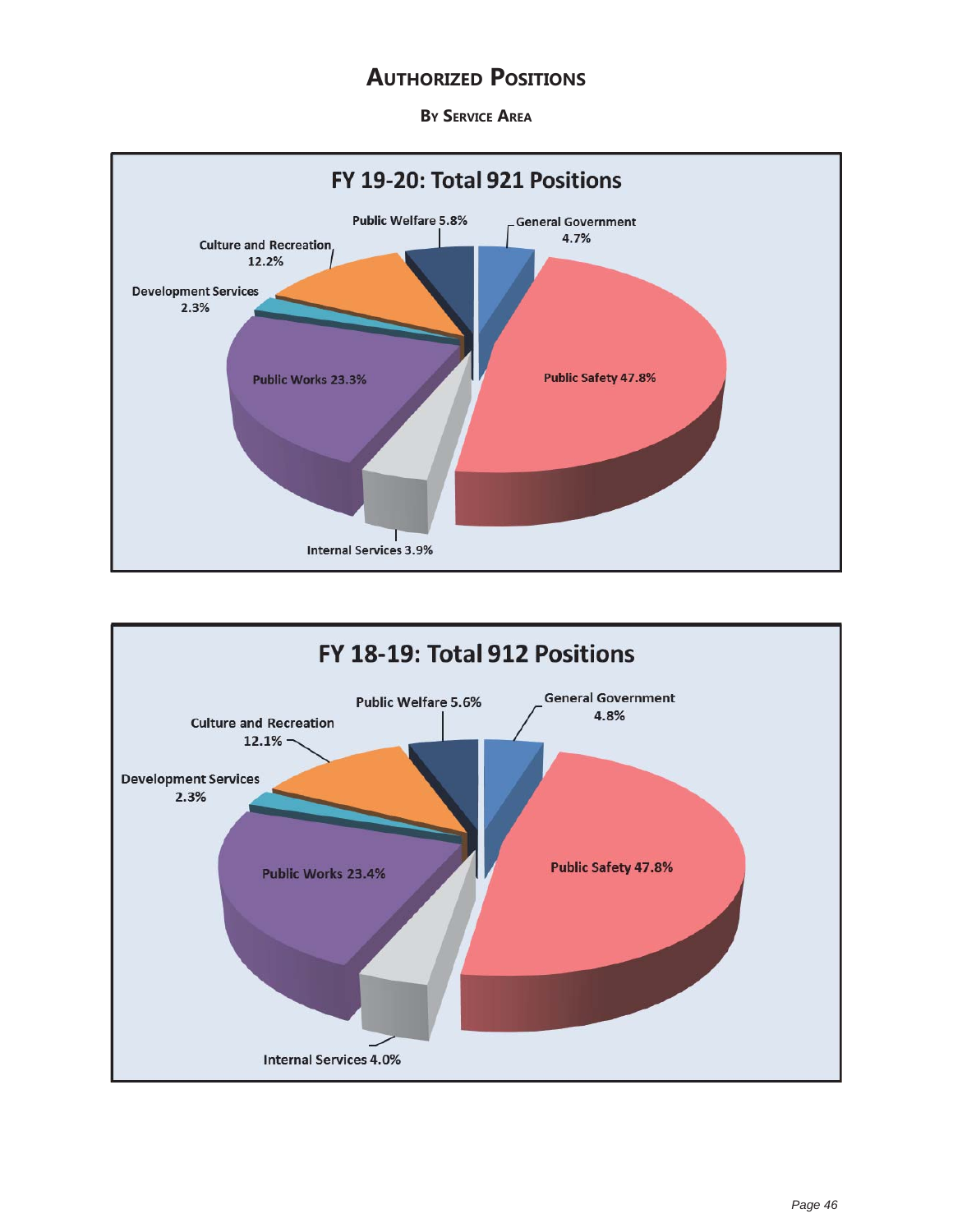## **AUTHORIZED POSITIONS**

## *Summary of Position Changes for FY 2019-20 by Function*

## **General Government:**

• **Municipal Court:** Moved a City Marshal and 2 Deputies City Marshal's from their functions to Police Department and added a Compliance Specialist Position.

#### **Internal Services:**

**Fleet Services:** Moved one position to Fleet Maintenance.

## **Public Safety:**

- **Police Operations:** Added 1 Sergeant and 2 Police Officers.
- **Police Grants:** Removed 1 Operations Assistant from Police Operations and allocated position to correct grant fund.
- **Public Safety Communications:** Gained 2 Telecommunications Operator Supervisor positions from E911.
- **Fire Suppression:** Added a Fire Inspector and Firefighter.

## **Public Welfare:**

**• Community Development Block Grant (CDBG):** Received new grant for an administrative assistant and lead specialist positon.

## **Development Services:**

**Code Compliance:** New code compliance inspector position added.

## **Culture and Recreation:**

**Recreation:** Removal of recreation asst. Senior and aquatic maintenance technician positions. Added 4 Part-time positions an aquatic maintenance position and 3 recreation assistants.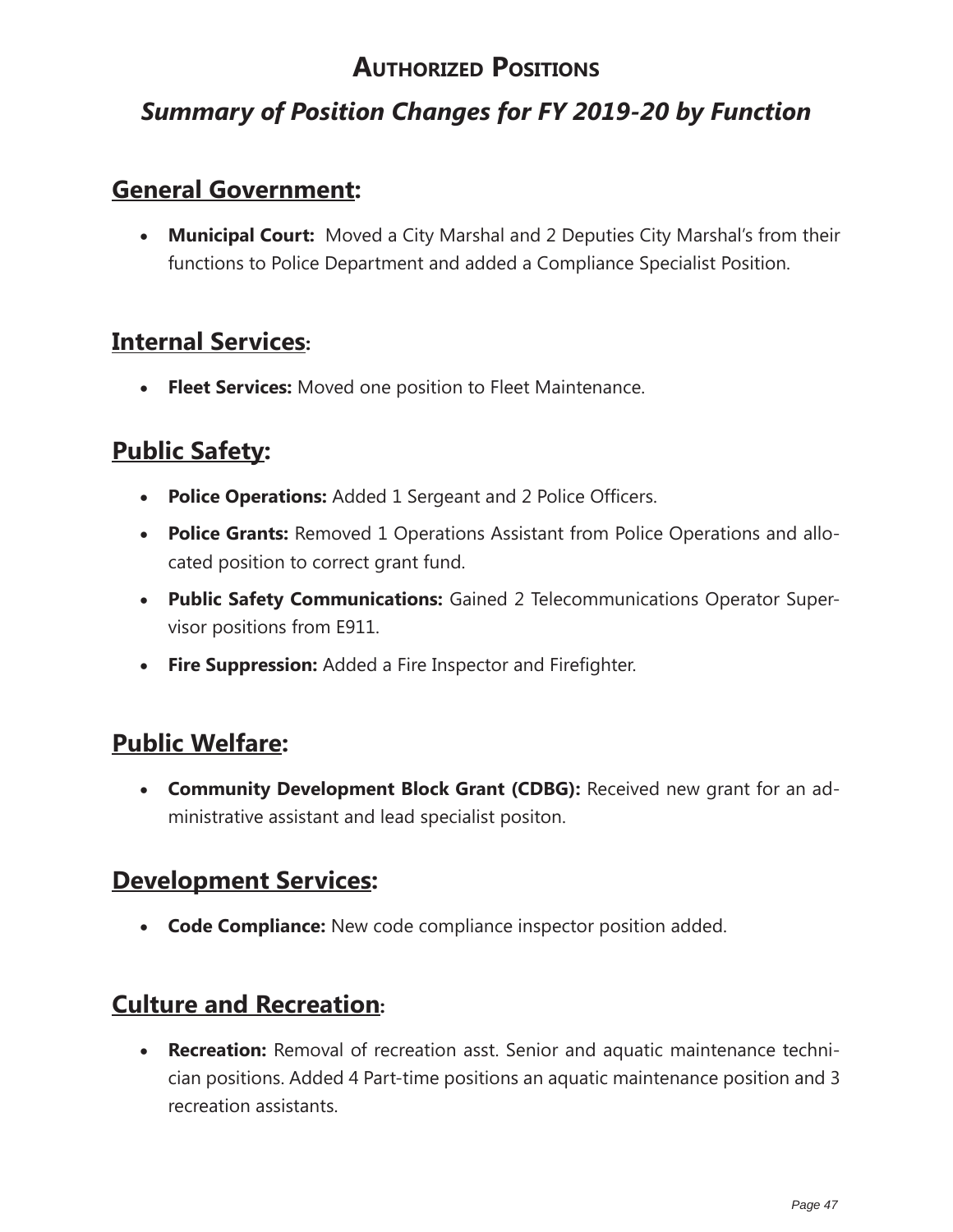## **Public Works:**

- **Plant Automation:** Removed SCADA Network Administrator position.
- **Wastewater Treatment:** Added a Part-Time Utility Plant Operator (UPO) Apprentice position.
- **Sanitation:** Added an Equipment Operator, however in Dec one position will be removed & combined with existing position in Compost.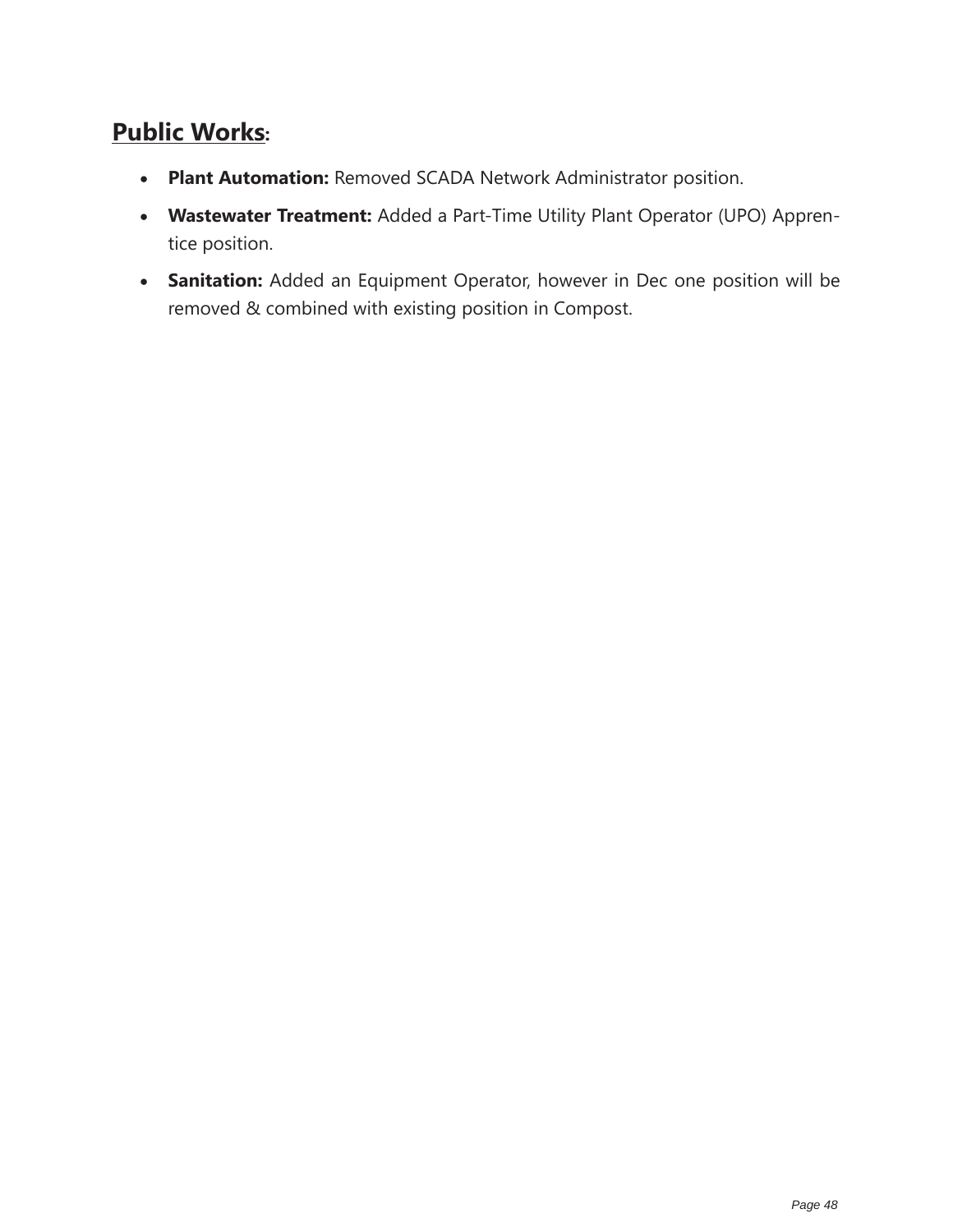| <b>AUTHORIZED POSITION CHARTS</b> |  |  |
|-----------------------------------|--|--|
|-----------------------------------|--|--|

|                           | <b>Actual</b>   | <b>Budget</b>   | <b>Year End Est.</b> | <b>Budget</b> | <b>Year over</b>   |
|---------------------------|-----------------|-----------------|----------------------|---------------|--------------------|
| <b>GENERAL GOVERNMENT</b> | <b>FY 17-18</b> | <b>FY 18-19</b> | <b>FY 18-19</b>      | FY 19-20      | <b>Year Change</b> |
| City Council              | 0.50            | 0.50            | 0.50                 | 0.50          | 0.00               |
| City Manager              | 4.50            | 4.50            | 4.50                 | 4.50          | 0.00               |
| City Secretary            | 2.00            | 2.00            | 2.00                 | 2.00          | 0.00               |
| City Attorney             | 5.00            | 5.00            | 5.00                 | 5.00          | 0.00               |
| Finance                   | 6.75            | 6.45            | 6.45                 | 6.45          | 0.00               |
| <b>Beautification</b>     | 8.00            | 7.00            | 7.00                 | 7.00          | 0.00               |
| <b>Facility Services</b>  | 7.25            | 6.25            | 6.25                 | 6.25          | 0.00               |
| Human Resources           | 5.67            | 6.17            | 6.17                 | 6.17          | 0.00               |
| Purchasing                | 2.00            | 2.00            | 2.00                 | 2.00          | 0.00               |
| Media Development         | 3.50            | 3.50            | 3.50                 | 3.50          | 0.00               |
| <b>Totall</b>             | 45.17           | 43.37           | 43.37                | 43.37         | 0.00               |

|                          | <b>Actual</b> | <b>Budget</b> | <b>Year End Est.</b> | <b>Budget</b> | <b>Year over</b>   |
|--------------------------|---------------|---------------|----------------------|---------------|--------------------|
| <b>INTERNAL SERVICES</b> | FY 17-18      | FY 18-19      | FY 18-19             | FY 19-20      | <b>Year Change</b> |
| <b>Risk Management</b>   | 5.33          | 4.83          | 4.83                 | 4.83          | 0.00               |
| Health/Clinic            | 1.00          | 1.00          | 1.00                 | 1.00          | 0.00               |
| Information Technology   | 9.00          | 10.00         | 10.00                | 10.00         | 0.00               |
| GIS                      | 7.00          | 8.00          | 8.00                 | 8.00          | 0.00               |
| <b>Fleet Services</b>    | 12.50         | 12.50         | 11.50                | 11.50         | $-1.00$            |
| Fleet Maintenance        | 0.00          | 0.00          | 1.00                 | 1.00          | 1.00               |
| <b>Total</b>             | 34.83         | 36.33         | 36.33                | 36.33         | 0.00               |

|                              | <b>Actual</b>   | <b>Budget</b>   | <b>Year End Est.</b> | <b>Budget</b>   | <b>Year over</b>   |
|------------------------------|-----------------|-----------------|----------------------|-----------------|--------------------|
| <b>PUBLIC SAFETY</b>         | <b>FY 17-18</b> | <b>FY 18-19</b> | <b>FY 18-19</b>      | <b>FY 19-20</b> | <b>Year Change</b> |
| Police Operations            | 191.00          | 190.00          | 192.00               | 192.00          | 2.00               |
| Police Grants                | 0.00            | 0.00            | 1.00                 | 1.00            | 1.00               |
| Public Safety Communications | 35.00           | 34.00           | 34.00                | 36.00           | 2.00               |
| <b>E911 Communications</b>   | 9.00            | 8.00            | 8.00                 | 6.00            | $-2.00$            |
| Municipal Court              | 19.00           | 19.00           | 17.00                | 17.00           | $-2.00$            |
| Fire Suppression             | 178.00          | 178.00          | 178.00               | 180.00          | 2.00               |
| Code Compliance              | 6.00            | 7.00            | 7.00                 | 8.00            | 1.00               |
| Total                        | 438.00          | 436.00          | 437.00               | 440.00          | 4.00               |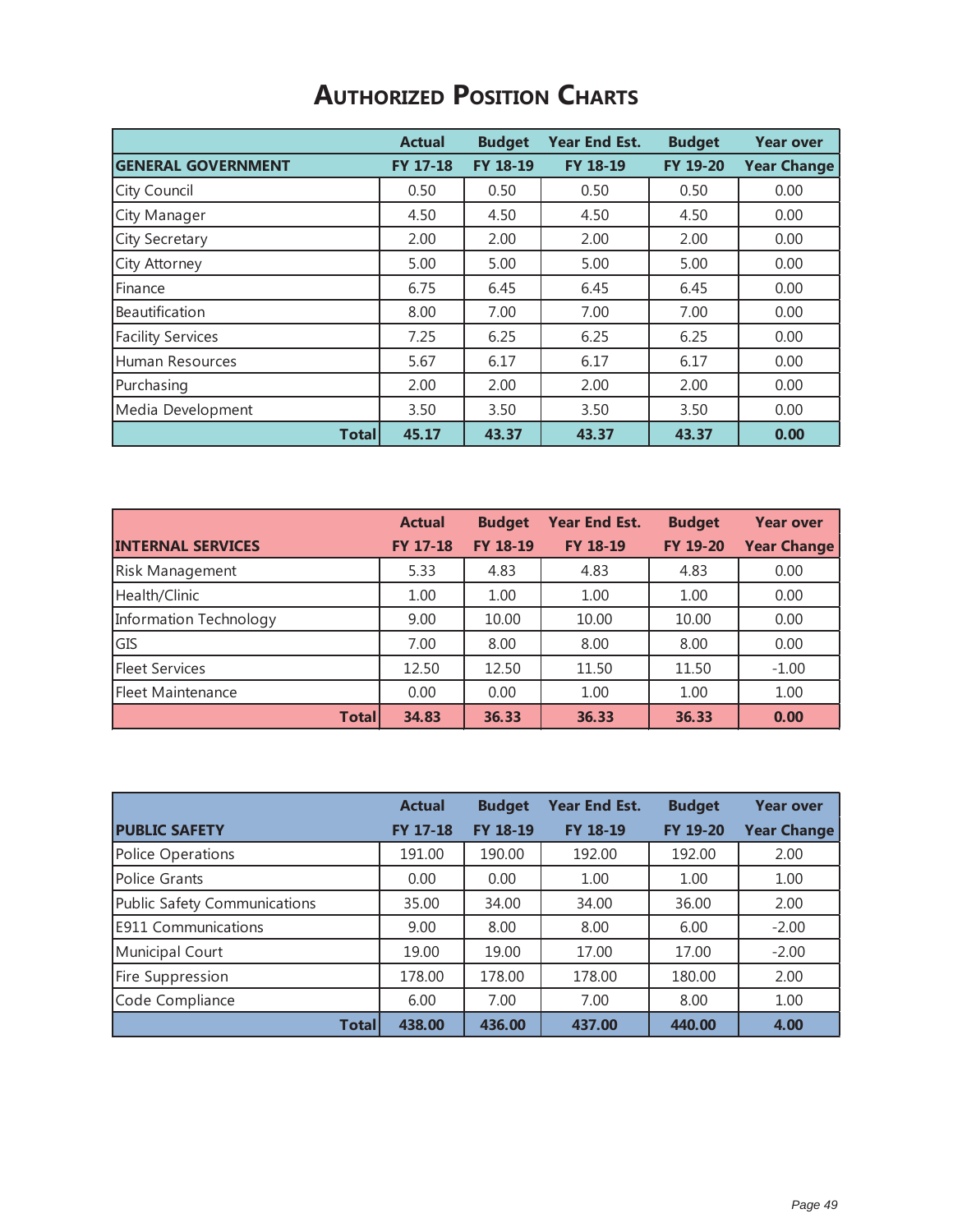|                               | <b>Actual</b>   | <b>Budget</b>   | <b>Year End Est.</b> | <b>Budget</b> | <b>Year over</b>   |
|-------------------------------|-----------------|-----------------|----------------------|---------------|--------------------|
| <b>PUBLIC WELFARE</b>         | <b>FY 17-18</b> | <b>FY 18-19</b> | FY 18-19             | FY 19-20      | <b>Year Change</b> |
| Environmental Health          | 7.00            | 7.00            | 7.00                 | 7.00          | 0.00               |
| Partners In Prevention        | 4.90            | 4.90            | 4.90                 | 4.90          | 0.00               |
| Partners In Prevention Grants | 1.10            | 1.10            | 1.10                 | 1.10          | 0.00               |
| <b>Animal Services</b>        | 28.00           | 28.00           | 28.00                | 28.00         | 0.00               |
| Housing Grants                | 8.00            | 8.00            | 8.00                 | 8.00          | 0.00               |
| <b>CDBG</b>                   | 2.00            | 2.00            | 2.00                 | 4.00          | 2.00               |
| <b>Totall</b>                 | 51.00           | 51.00           | 51.00                | 53.00         | 2.00               |

|                             | <b>Actual</b>   | <b>Budget</b>   | Year End Est. | <b>Budget</b> | <b>Year over</b>   |
|-----------------------------|-----------------|-----------------|---------------|---------------|--------------------|
| <b>DEVELOPMENT SERVICES</b> | <b>FY 17-18</b> | <b>FY 18-19</b> | FY 18-19      | FY 19-20      | <b>Year Change</b> |
| Development Services Admin  | 9.00            | 9.00            | 9.00          | 9.00          | 0.00               |
| Planning and Zoning         | 4.00            | 4.00            | 4.00          | 4.00          | 0.00               |
| Building Inspection         | 9.00            | 8.00            | 8.00          | 8.00          | 0.00               |
| Totall                      | 22.00           | 21.00           | 21.00         | 21.00         | 0.00               |

|                                   | <b>Actual</b>   | <b>Budget</b>   | Year End Est.   | <b>Budget</b> | <b>Year over</b>   |
|-----------------------------------|-----------------|-----------------|-----------------|---------------|--------------------|
| <b>CULTURE AND RECREATION</b>     | <b>FY 17-18</b> | <b>FY 18-19</b> | <b>FY 18-19</b> | FY 19-20      | <b>Year Change</b> |
| Parks                             | 23.70           | 25.70           | 25.70           | 25.70         | 0.00               |
| Recreation                        | 37.00           | 37.00           | 39.00           | 39.00         | 2.00               |
| <b>LRA</b>                        | 1.00            | 1.00            | 1.00            | 1.00          | 0.00               |
| Community Services Administration | 2.00            | 3.00            | 3.00            | 3.00          | 0.00               |
| Library                           | 30.00           | 30.00           | 30.00           | 30.00         | 0.00               |
| <b>CVB</b>                        | 3.50            | 4.50            | 4.50            | 4.50          | 0.00               |
| H.O.T Fund                        | 0.30            | 0.30            | 0.30            | 0.30          | 0.00               |
| Maude Cobb                        | 9.00            | 9.00            | 9.00            | 9.00          | 0.00               |
| <b>Total</b>                      | 106.50          | 110.50          | 112.50          | 112.50        | 2.00               |